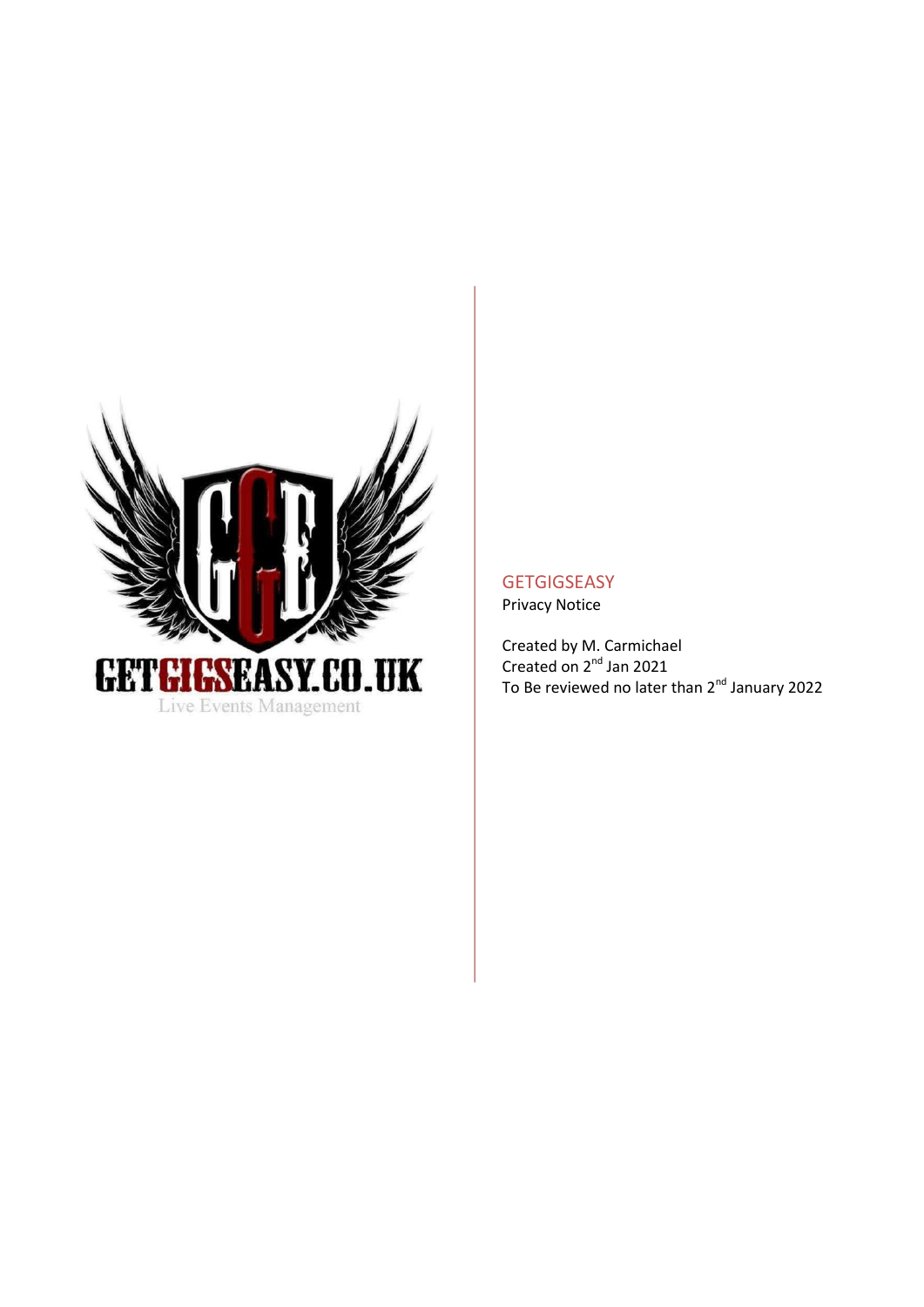# **PRIVACY NOTICE**

Thank you for choosing to be part of our community at GetGigsEasy ("**Company**", "**we**", "**us**", or "**our**"). We are committed to protecting your personal information and your right to privacy. If you have any questions or concerns about our notice , or our practices with regards to your personal information, please contact us at Martin@GetGigsEasy.co.uk.

When you visit our website http://getgigseasy.co.uk/, and use our services, you trust us with your personal information. We take your privacy very seriously. In this privacy notice, we seek to explain to you in the clearest way possible what information we collect, how we use it and what rights you have in relation to it. We hope you take some time to read through it carefully, as it is important. If there are any terms in this privacy notice that you do not agree with, please discontinue use of our Sites and our services.

This privacy notice applies to all information collected through our website (such as http://getgigseasy.co.uk/), and/or any related services, sales, marketing or events (we refer to them collectively in this privacy notice as the "**Services**").

**Please read this privacy notice carefully as it will help you make informed decisions about sharing your personal information with us.** 

#### **TABLE OF CONTENTS**

- 1. WHAT INFORMATION DO WE COLLECT?
- 2. HOW DO WE USE YOUR INFORMATION?
- [3. WILL YOUR INFORMATION BE SHARED WITH ANYONE?](https://app.termly.io/dashboard/website/312236/privacy-policy#infoshare)
- [4. HOW LONG DO WE KEEP YOUR INFORMATION?](https://app.termly.io/dashboard/website/312236/privacy-policy#inforetain)
- [5. HOW DO WE KEEP YOUR INFORMATION SAFE?](https://app.termly.io/dashboard/website/312236/privacy-policy#infosafe)
- [6. DO WE COLLECT INFORMATION FROM MINORS?](https://app.termly.io/dashboard/website/312236/privacy-policy#infominors)
- [7. WHAT ARE YOUR PRIVACY RIGHTS?](https://app.termly.io/dashboard/website/312236/privacy-policy#privacyrights)
- [8. CONTROLS FOR DO-NOT-TRACK FEATURES](https://app.termly.io/dashboard/website/312236/privacy-policy#DNT)
- [9. DO WE MAKE UPDATES TO THIS POLICY?](https://app.termly.io/dashboard/website/312236/privacy-policy#policyupdates)
- 10. [HOW CAN YOU CONTACT US ABOUT THIS POLICY?](https://app.termly.io/dashboard/website/312236/privacy-policy#contact)

# **1. WHAT INFORMATION DO WE COLLECT?**

We aim to collect the minimal amount of information required to have effective communication with you for the purpose of the company's main business.

This will usually be, but not exclusively;

- Name
- **•** Email Address
- Social Media links
- Phone number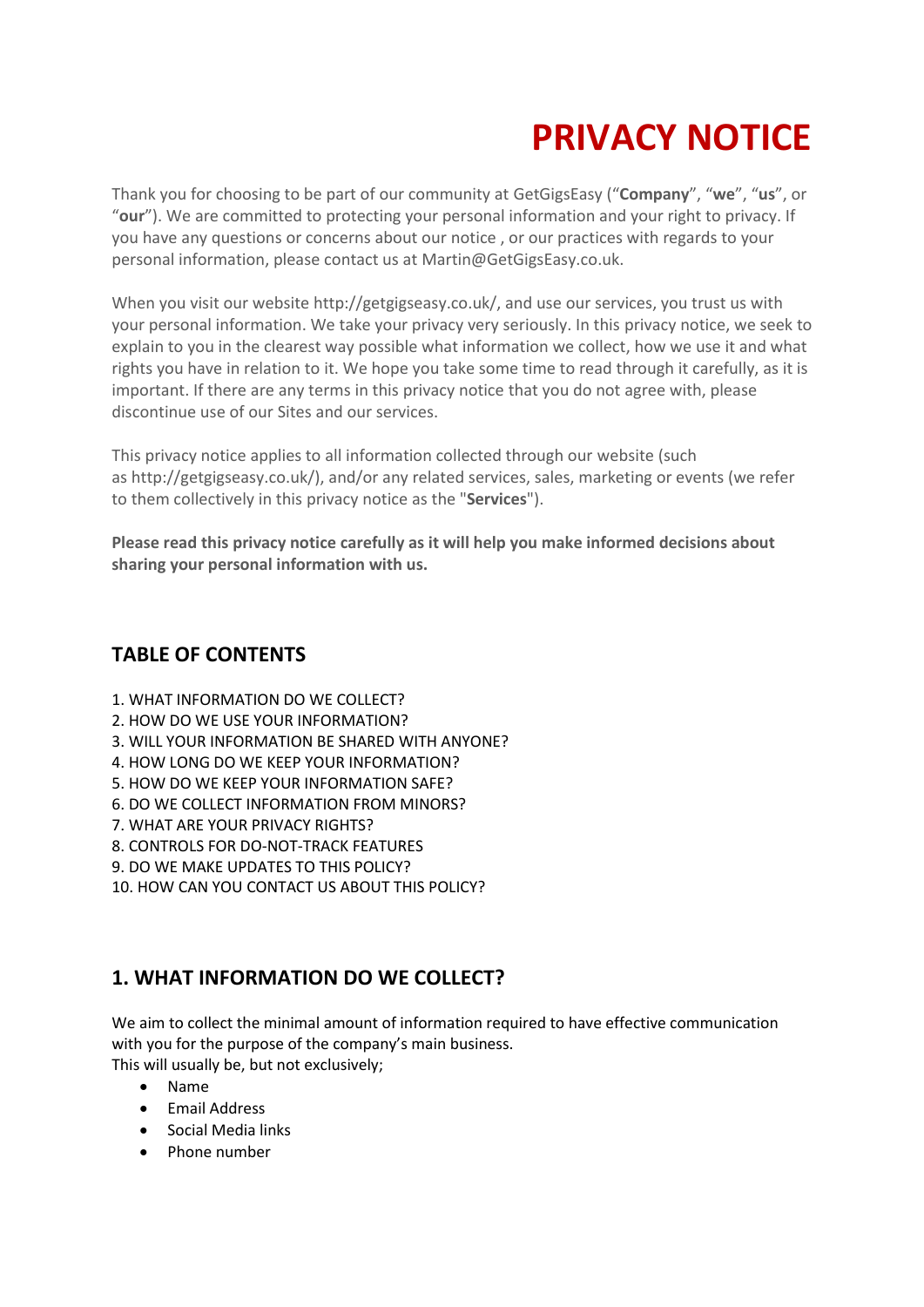# **2. HOW DO WE USE YOUR INFORMATION?**

*In Short: We process your information for purposes based on legitimate business interests, the fulfilment of our contract with you, compliance with our legal obligations, and/or your consent.*

We use personal information collected via our Services for a variety of business purposes described below. We process your personal information for these purposes in reliance on our legitimate business interests, in order to enter into or perform a contract with you, with your consent, and/or for compliance with our legal obligations. We indicate the specific processing grounds we rely on next to each purpose listed below.

We use the information we collect or receive:

- **To send you marketing and promotional communications.** We and/or our third party marketing partners may use the personal information you send to us for our marketing purposes, if this is in accordance with your marketing preferences. You can opt-out of our marketing emails at any time (see the "WHAT ARE YOUR PRIVACY RIGHTS" below).
- Fulfil **and manage your orders.** We may use your information to fulfil and manage your orders, payments, returns, and exchanges made through the Services.
- Request **Feedback.** We may use your information to request feedback and to contact you about your use of our Services.
- **To enforce our terms, conditions and policies for Business Purposes, Legal Reasons and Contractual.**
- **To respond to legal requests and prevent harm.** If we receive a subpoena or other legal request, we may need to inspect the data we hold to determine how to respond.
- **To respond to user inquiries/offer support to users.** We may use your information to respond to your inquiries and solve any potential issues you might have with the use of our Services.
- **For other Business Purposes.** We may use your information for other Business Purposes, such as data analysis, identifying usage trends, determining the effectiveness of our promotional campaigns and to evaluate and improve our Services, products, marketing and your experience. We may use and store this information in aggregated and anonymized form so that it is not associated with individual end users and does not include personal information. We will not use identifiable personal information without your consent.

# **3. WILL YOUR INFORMATION BE SHARED WITH ANYONE?**

*In Short: We only share information with your consent, to comply with laws, to provide you with services, to protect your rights, or to fulfill business obligations.*

We may process or share data based on the following legal basis:

- **Consent:** We may process your data if you have given us specific consent to use your personal information in a specific purpose.
- **Legitimate Interests:** We may process your data when it is reasonably necessary to achieve our legitimate business interests.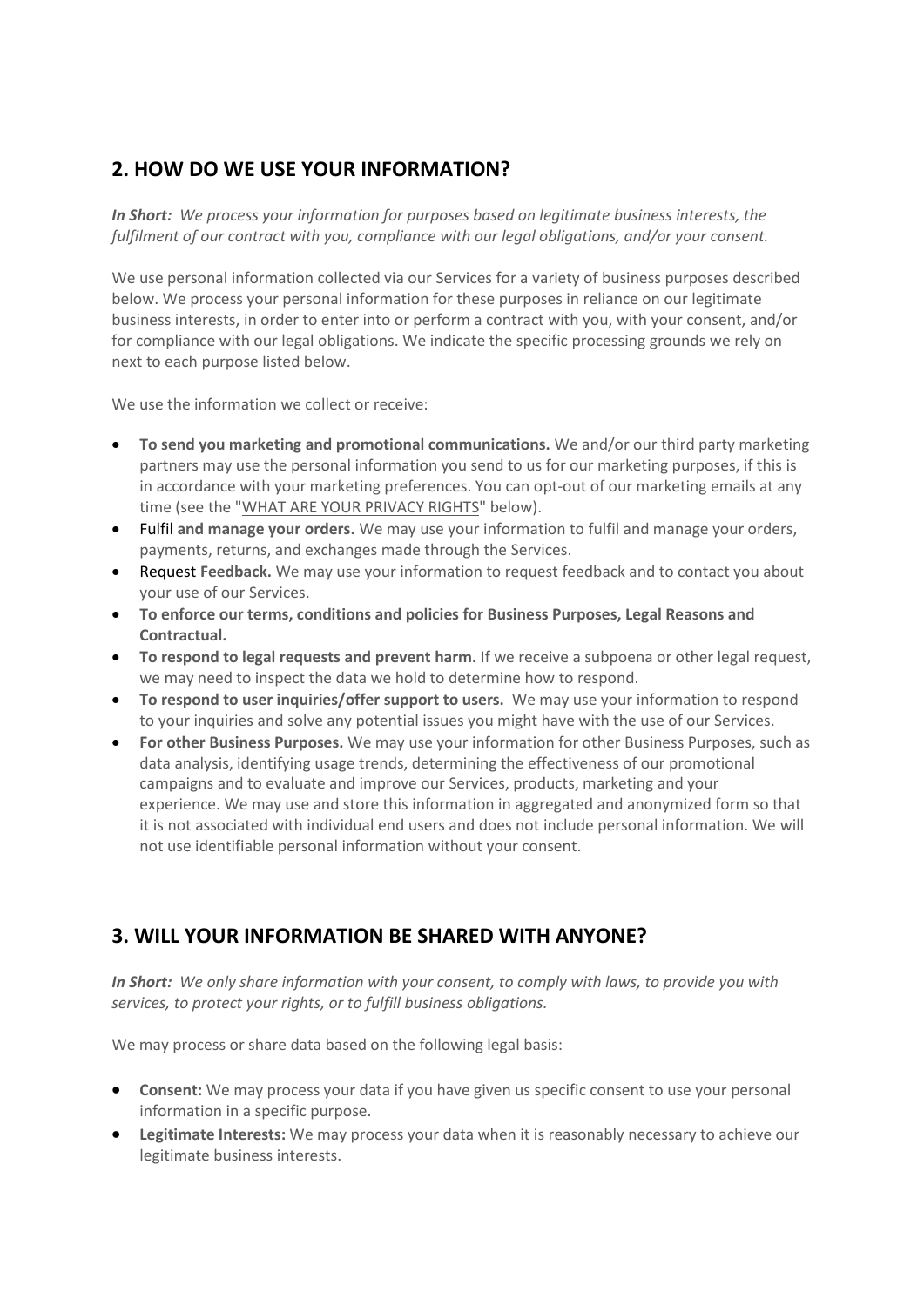- **Performance of a Contract:** Where we have entered into a contract with you, we may process your personal information to fulfill the terms of our contract.
- **Legal Obligations:** We may disclose your information where we are legally required to do so in order to comply with applicable law, governmental requests, a judicial proceeding, court order, or legal process, such as in response to a court order or a subpoena (including in response to public authorities to meet national security or law enforcement requirements).
- **Vital Interests:** We may disclose your information where we believe it is necessary to investigate, prevent, or take action regarding potential violations of our policies, suspected fraud, situations involving potential threats to the safety of any person and illegal activities, or as evidence in litigation in which we are involved.

More specifically, we may need to process your data or share your personal information in the following situations:

- **Vendors, Consultants and Other Third-Party Service Providers.** We may share your data with third party vendors, service providers, contractors or agents who perform services for us or on our behalf and require access to such information to do that work. Examples include: payment processing, data analysis, email delivery, hosting services, customer service and marketing efforts. We may allow selected third parties to use tracking technology on the Services, which will enable them to collect data about how you interact with the Services over time. This information may be used to, among other things, analyze and track data, determine the popularity of certain content and better understand online activity. Unless described in this Policy, we do not share, sell, rent or trade any of your information with third parties for their promotional purposes.
- **Business Transfers.** We may share or transfer your information in connection with, or during negotiations of, any merger, sale of company assets, financing, or acquisition of all or a portion of our business to another company.
- **Third-Party Advertisers.** We may use third-party advertising companies to serve ads when you visit the Services. These companies may use information about your visits to our Website(s) and other websites that are contained in web cookies and other tracking technologies in order to provide advertisements about goods and services of interest to you.

#### **4. HOW LONG DO WE KEEP YOUR INFORMATION?**

*In Short: We keep your information for as long as necessary to fulfill the purposes outlined in this privacy notice unless otherwise required by law.*

We will only keep your personal information for as long as it is necessary for the purposes set out in this privacy notice, unless a longer retention period is required or permitted by law (such as tax, accounting or other legal requirements). No purpose in this policy will require us keeping your personal information for longer than 1 year.

When we have no ongoing legitimate business need to process your personal information, we will either delete or anonymize it, or, if this is not possible (for example, because your personal information has been stored in backup archives), then we will securely store your personal information and isolate it from any further processing until deletion is possible.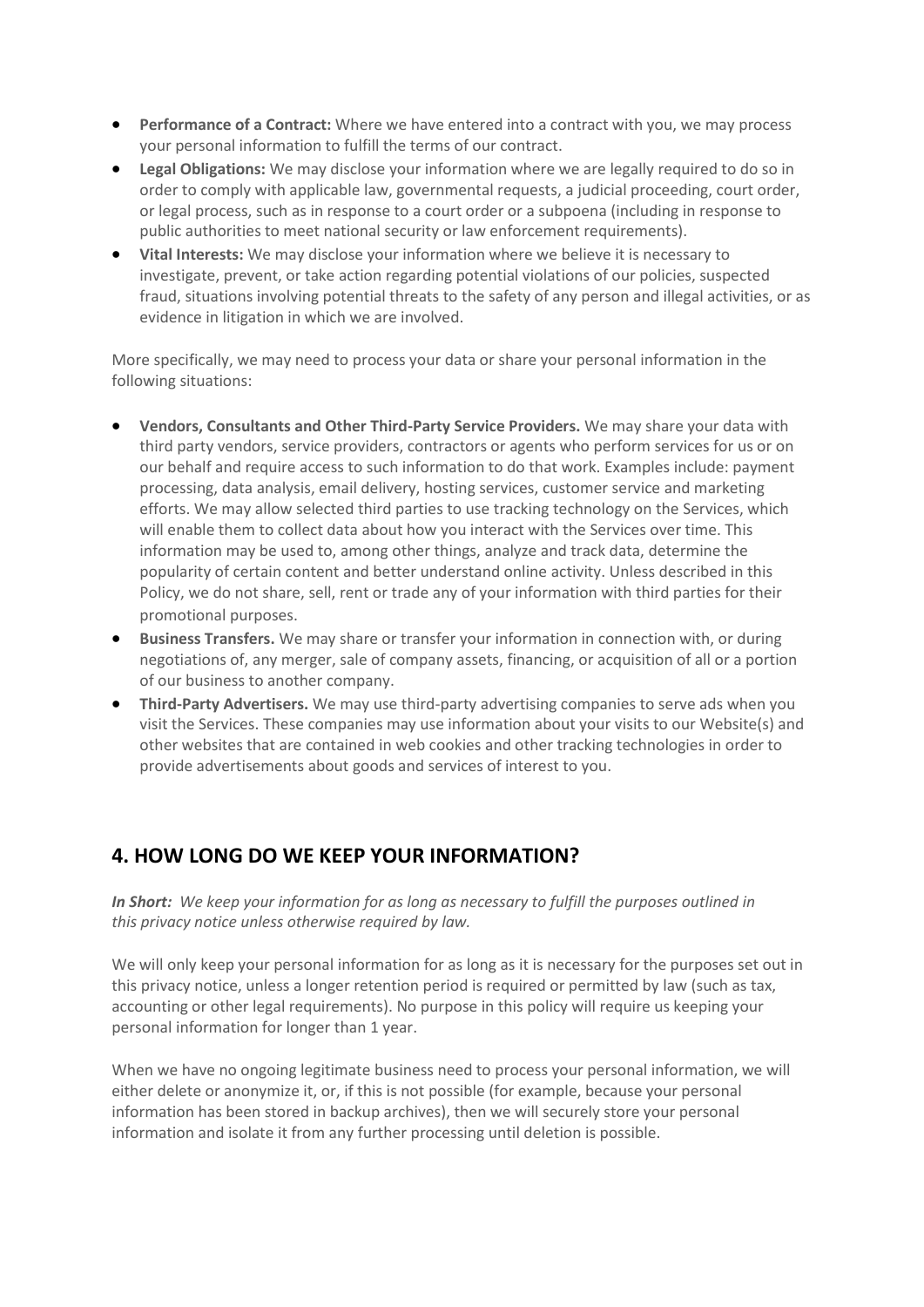# **5. HOW DO WE KEEP YOUR INFORMATION SAFE?**

*In Short: We aim to protect your personal information through a system of organizational and technical security measures.*

We have implemented appropriate technical and organizational security measures designed to protect the security of any personal information we process. However, please also remember that we cannot guarantee that the internet itself is 100% secure. Although we will do our best to protect your personal information, transmission of personal information to and from our Services is at your own risk. You should only access the services within a secure environment.

#### **6. DO WE COLLECT INFORMATION FROM MINORS?**

*In Short: We do not knowingly collect data from or market to children under 18 years of age.*

We do not knowingly solicit data from or market to children under 18 years of age. By using the Services, you represent that you are at least 18 or that you are the parent or guardian of such a minor and consent to such minor dependent's use of the Services. If we learn that personal information from users less than 18 years of age has been collected, we will deactivate the account and take reasonable measures to promptly delete such data from our records. If you become aware of any data we have collected from children under age 18, please contact us at Website@GetGigsEasy.co.uk.

# **7. WHAT ARE YOUR PRIVACY RIGHTS?**

*In Short: You may review, change, or terminate your account at any time.*

If you are resident in the European Economic Area and you believe we are unlawfully processing your personal information, you also have the right to complain to your local data protection supervisory authority. You can find their contact details here: [http://ec.europa.eu/justice/data](http://ec.europa.eu/justice/data-protection/bodies/authorities/index_en.htm)[protection/bodies/authorities/index\\_en.htm.](http://ec.europa.eu/justice/data-protection/bodies/authorities/index_en.htm)

#### **8. CONTROLS FOR DO-NOT-TRACK FEATURES**

Most web browsers and some mobile operating systems and mobile applications include a Do-Not-Track ("DNT") feature or setting you can activate to signal your privacy preference not to have data about your online browsing activities monitored and collected. No uniform technology standard for recognizing and implementing DNT signals has been finalized. As such, we do not currently respond to DNT browser signals or any other mechanism that automatically communicates your choice not to be tracked online. If a standard for online tracking is adopted that we must follow in the future, we will inform you about that practice in a revised version of this privacy notice.

#### **9. DO WE MAKE UPDATES TO THIS POLICY?**

*In Short: Yes, we will update this policy as necessary to stay compliant with relevant laws.*

We may update this privacy notice from time to time. The updated version will be indicated by an updated "Revised" date and the updated version will be effective as soon as it is accessible. If we make material changes to this privacy notice, we may notify you either by prominently posting a